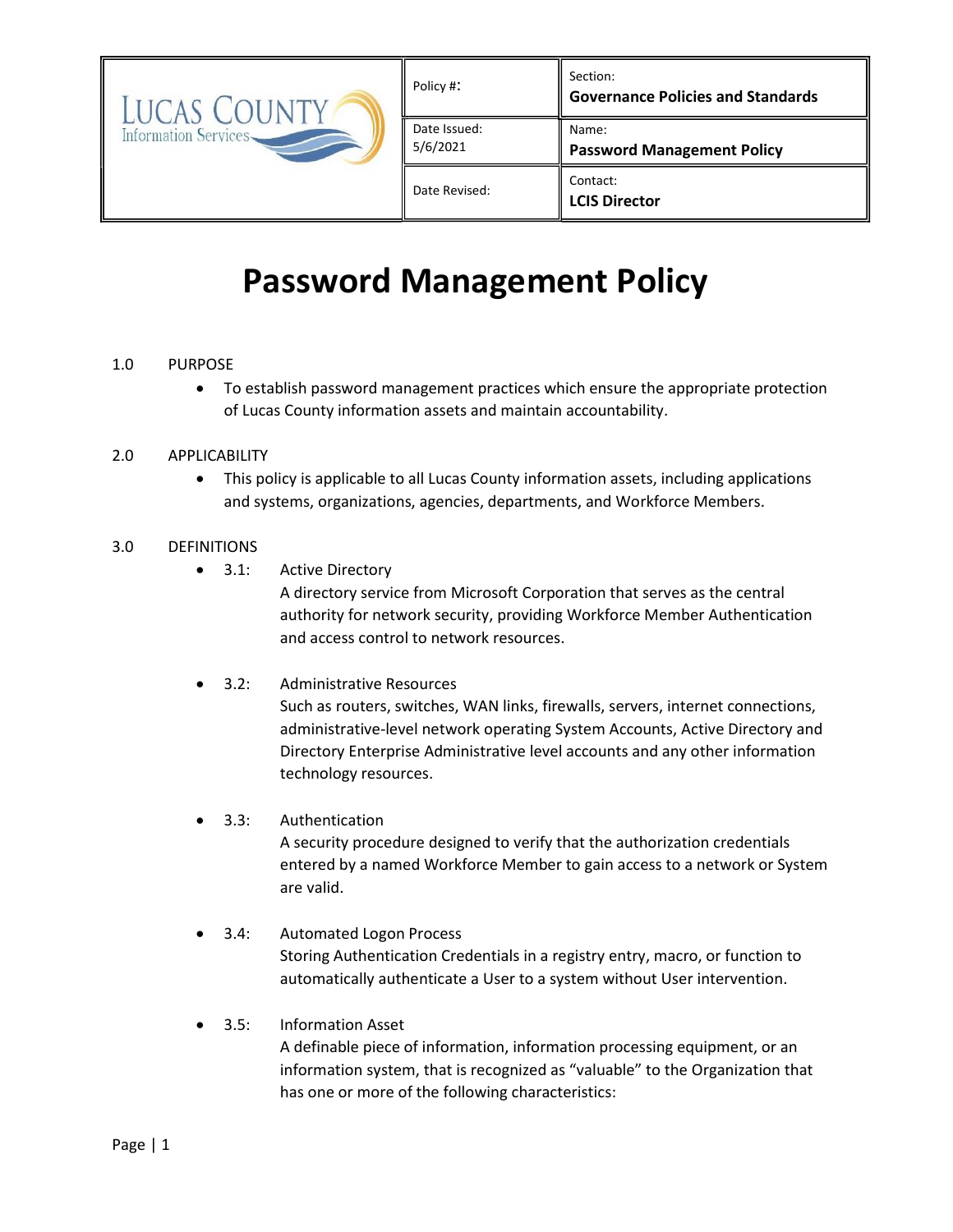- 1. Not easily replaced without cost, skill, time, resources, or a combination thereof,
- 2. Part of the Organization's identity, without which, the Organization may be threatened.
- 3.6: Organization

Every Lucas County office, every officer, every institution, and every department, division, board, and commission.

3.7: Passphrase

An exceptionally long password generally derived from a phrase or short sentence that typically eliminates spaces and replaces some letters with special characters; for example, "TheDark3stHourI\$JustBeforeDawn"

## 3.8: System

Software, hardware, and interface components that work together to perform a set of business functions.

3.9: System Account

A specialized Workforce Member account, generally used by a server operating system to start a process for an application.

# 3.10: Multi-Factor Authentication

A security process that confirms User identity using two or more distinctive factors – factors being something the user has (like a mobile phone) and something the user knows ( like the name of their first pet or a six digit code texted to the Workforce Member). Risk of fraud and penetration into Lucas County assets is reduced by requiring multiple factor based electronic identification.

# 3.11: Workforce Members

Employees, volunteers, interns, and other persons whose conduct, in the performance of work for Lucas County, is under the direct control of Lucas County, whether or not they are paid by Lucas County. This includes full and part-time elected or appointed officials, members of boards and commissions, employees, affiliates, associates, students, legal interns, volunteers, and staff from third party vendors, third party consultancies, and other entities who provide service to Lucas County.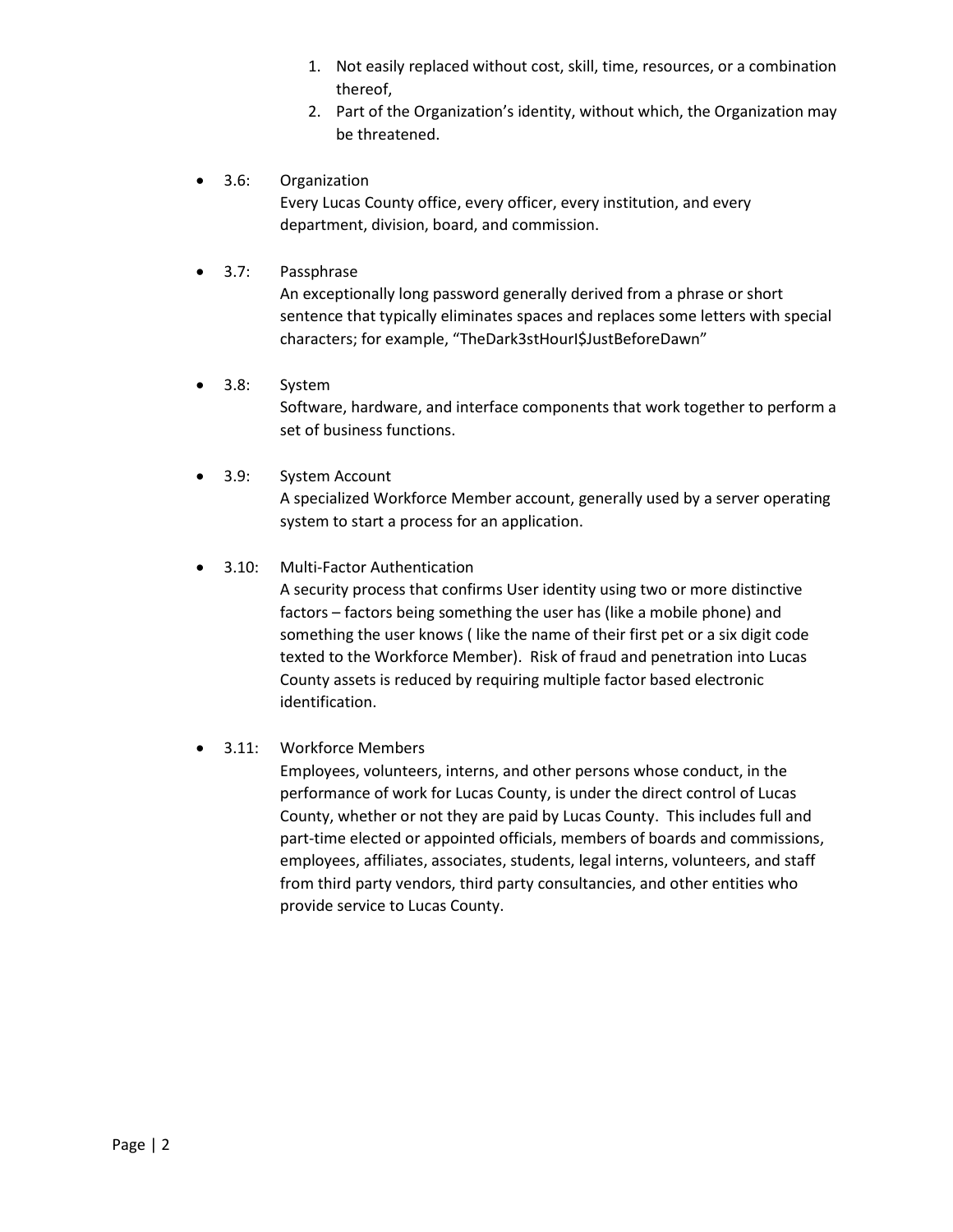#### 4.0 POLICIES

4.1: Mandatory Use

Workforce Members must use appropriate authentication credentials consisting of a login-ID and password to validate their identity when connected to Lucas County Information Assets. Each Workforce Member must be issued unique authentication credentials. Generic user accounts are prohibited; for example, "Intern1".

4.2: Storing Passwords

Organizations shall require that any Authentication System that stores passwords must store them in an encrypted format. When developing and/or acquiring Systems or Application Software, Organizations shall not consider any solution that requires the storage of passwords within the System in an unencrypted format. All cloud based applications must offer multi-factor authentication.

4.3: Accountability

Workforce Members are accountable for all activities performed under their authentication credentials unless an investigation proves that the Workforce Member did not violate this policy at the time of the incident requiring the investigation.

- o 4.3.1: Vendor Default Authentication Credentials: To ensure accountability and security, all newly installed systems will have vendor default authentication credentials removed, changed, or replaced.
- 4.4: Password Management
	- o 4.4.1: Password Issuance
		- 4.4.1.1: Identity Authentication Organizations shall implement a procedure to authenticate the identity of the Workforce Members receiving a new or changed password.
		- 4.4.1.2: Forced Change

Organizations shall implement a System procedure that forces the Workforce Members to choose a new password before the logon process is complete when the original temporary password is issued by a System Administrator at Lucas County Information Services.

o 4.4.2: Sharing Passwords

Workforce Members shall keep their passwords secret and shall not make their passwords known to anyone else, including elected officials, management, supervisors, personal assistants, proxies, human resources, and system administrators. Workforce Member passwords must not be shared under any circumstances.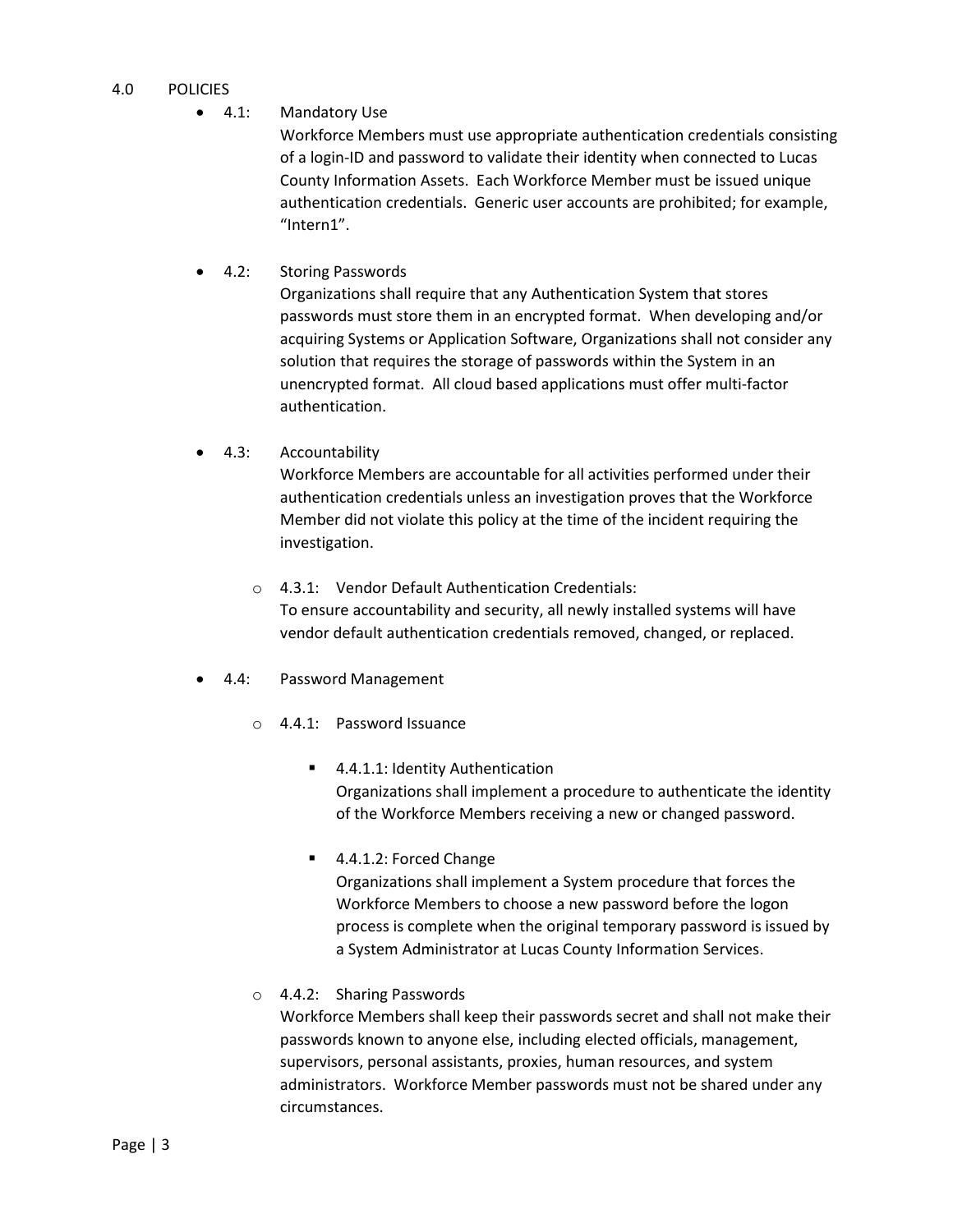o 4.4.3: Displaying Passwords

Organizations shall implement policies that prevent passwords from being displayed openly.

# o 4.4.4: Changing Passwords

Whenever possible: Organizations shall implement System password Policies that automatically force the Workforce Members to change their password at least once every six months. Workforce Members must also change their password immediately after their password or Information Asset has been (or is suspected of being) compromised.

#### o 4.4.5: Password History

Whenever possible, Organizations shall implement a system which prohibits the re-use of at least the last four passwords.

## o 4.4.6: Failed Login Attempts

When the technology allows, Organizations shall implement a process that after five (5) unsuccessful attempts to enter a password, the user account is disabled for at least thirty (30) minutes unless unlocked by a System Administrator at Lucas County Information Services.

# o 4.4.7: Automated Logon Workforce Members shall not use passwords in any Automated Logon Process.

# o 4.4.8: Password Composition

Workforce Members shall use strong passwords and Organizations shall implement password Policies that require Workforce Members to choose strong passwords that are

- 4.4.8.1: Password Length At least eight (8) characters in length
- 4.4.8.2: Password Elements Contain at least three (3) of the following four (4) elements:
	- 1. English upper case letters: A,B,C…Z
	- 2. English lower case letters: a, b, c….z
	- 3. Westernized Arabic numbers: 1, 2, 3…9
	- 4. Special Characters: { } ! \$ % & …
- 4.4.8.3: Non-Compliant Passwords Organizations shall not allow or assign passwords that contain personal information, including but not limited to name (or part of a name), birth date, social security number, or employee number.
- 4.5: Administrative and/or System Account Password Management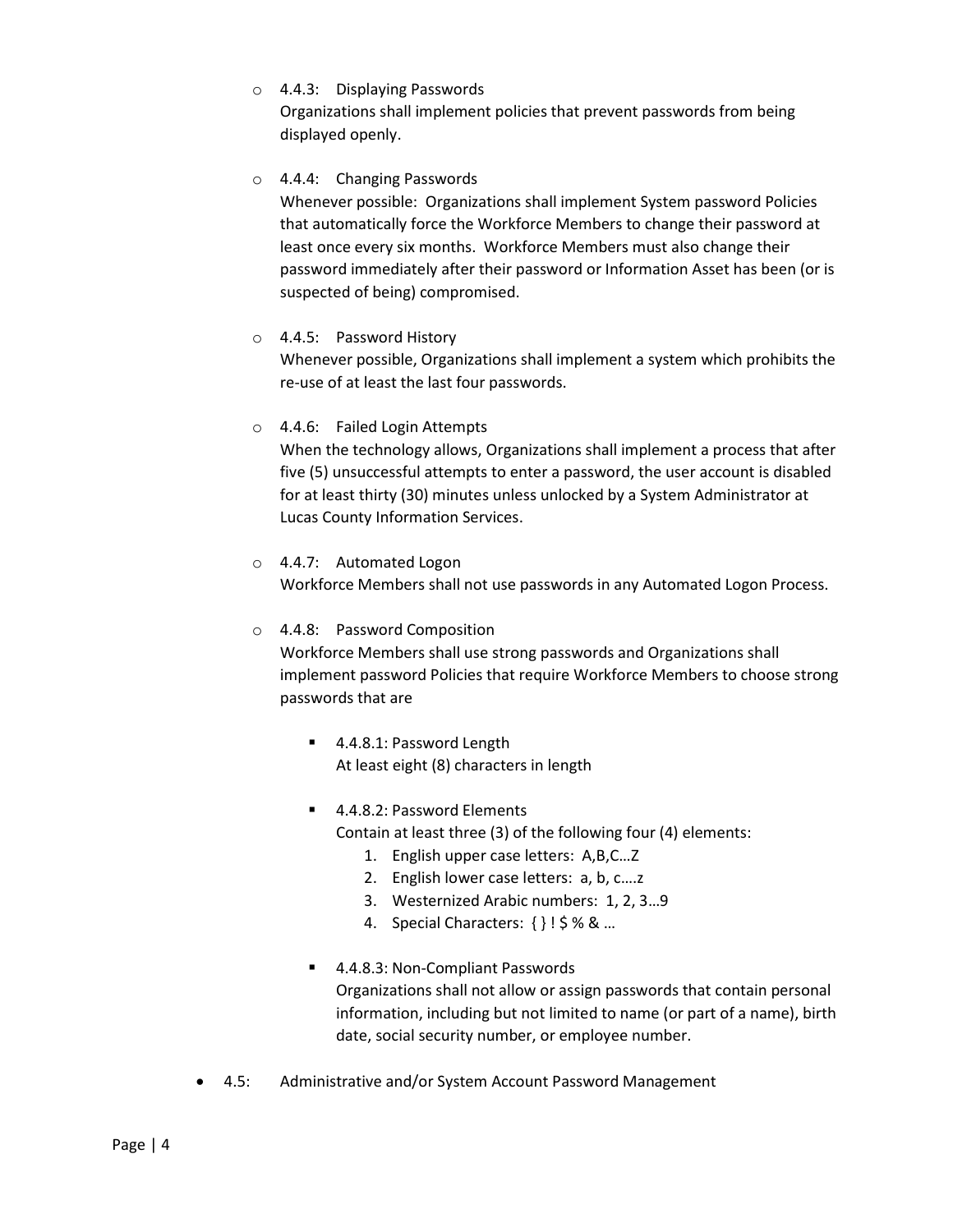#### o 4.5.1: Limit Password Access

■ 4.5.1.1: Need to Know

Organizations shall limit access to administrative and System passwords to System Administrators who have a need to know.

- 4.5.1.2: Storing System Passwords System Administrators who share an administrative or System password shall keep the password stored securely.
- o 4.5.2: Changing System Administration Passwords System Administrators shall immediately change the password of their administrative or System accounts after the password or the administrative asset has been, or is suspected of being, compromised or when a System Administrator separates from employment or changes jobs within Lucas County. If the account is a System Account and a password change is not possible, the Organization shall perform a risk assessment and develop alternative security measures and provide a copy to the director of Lucas County Information Services.
- 4.6: Enterprise Level Training and Awareness Organizations shall provide Workforce Members annual training on this policy and their responsibilities for password management.
- 4.7: Compliance Organizations shall include this policy in the annual compliance review as specified by the State of Ohio.